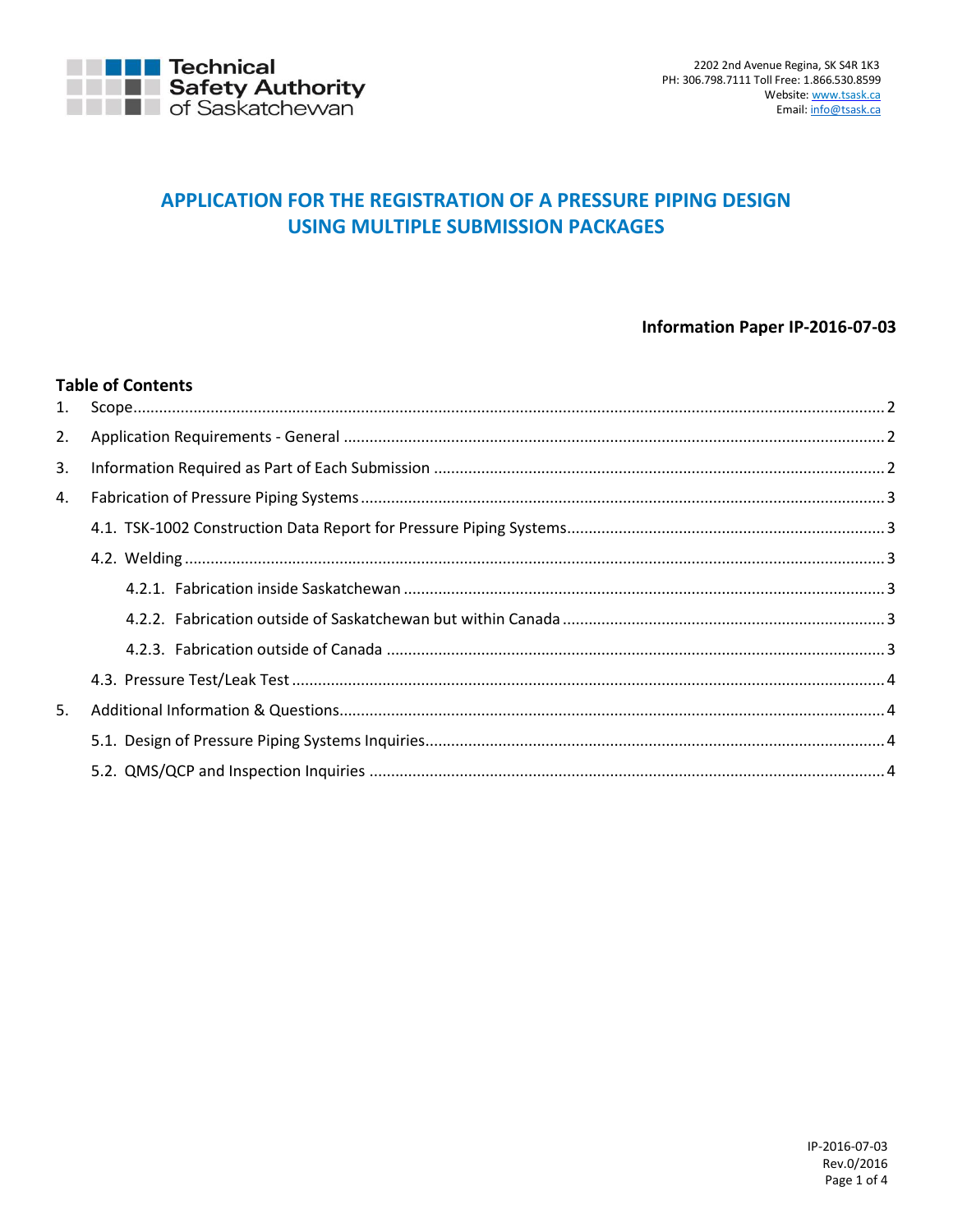

## <span id="page-1-0"></span>**1. Scope**

This information paper details how to apply for the registration of a pressure piping design with more than one submission package.

The Owner or designate must ensure that all packages have been registered and all conditions removed prior to the systems being put into service. Proof of all the registrations for the separate packages and the final letter removing all conditions (if applicable) shall be provided to the TSASK Inspector upon request.

The 0.5 meter<sup>3</sup> or less capacity exemption does not apply to the individual design submissions submitted for registration. Regardless of size, each package shall be registered with TSASK when using the multiple submission application.

Please return to [Policy Paper TSASK-2016-07-01 Application for the Registration of a Pressure Piping Design](http://www.tsask.ca/public/pdf/2016%20Pressure%20Piping/TSASK-2016-07-01_-_Application_for_Pressure_Piping_Review.pdf) for detailed information on other submission requirements once you have finished reading this paper

# <span id="page-1-1"></span>**2. Application Requirements - General**

Each application shall include:

- A completed TSK-1011 [Application for the Registration of Pressure Piping Design.](http://www.tsask.ca/public/pdf/2016%20Pressure%20Piping/TSK-1011_-_Application_for_the_Registration_of_a_Pressure_Piping_Design_Form.pdf)
	- $\circ$  Under Part IV(B), check box 2 that states: "*Multiple pressure piping design registration application submissions. More than one pressure piping design submission package will be submitted in conjunction with the system at this location. See IP-2015-07-03*"
	- o Complete Part V for Multiple Submission Packages. The information on the separate submissions shall be sent to TSASK by the company responsible for each of the separate packages of the piping system. The Owner or designate shall name an individual who is responsible for the coordination of the separate piping submission applications. An Owner/designate tracking number that will be included on all the submission packages for this location shall be included and the number of submissions that will be sent to TSASK for registration shall also be included in this section*.*
- Three copies of the completed, stamped and signed TSK-1003 [General Engineering Requirements for Design &](http://www.tsask.ca/public/pdf/2016%20Pressure%20Piping/TSK-1003_-_General_Engineering_Requirements_for_Pressure_Piping.pdf)  [Construction of Pressure Piping Systems](http://www.tsask.ca/public/pdf/2016%20Pressure%20Piping/TSK-1003_-_General_Engineering_Requirements_for_Pressure_Piping.pdf) with each submission.
- Two complete sets of design drawings and design documents such as line lists with each submission. A third copy may be added if the Client/Owner requires a returned stamped copy. An additional fee shall apply.
- If applicable, the registration number of the Owner's Pressure Relief Path (PRP) Stop Valve Control Program or QMS registration number if the PRP Stop Valve Control program is part of the Owner's QMS (*TSK-1011 Part III*).

## <span id="page-1-2"></span>**3. Information Required as Part of Each Submission**

Please ensure that the design drawings and design documents include the following:

- P&IDs depicting the general arrangement of all boilers, pressure vessels, pressure piping systems and/or fittings (P&IDs are acceptable);
- Pressure piping line lists detailing the piping specifications and design conditions (size of the line, material specifications, schedules, maximum pressures and temperatures, MDMT if applicable, corrosion allowance, radiography, test medium and pressure, and PWHT time and temperature) for each pressure piping system unless you have your piping material specifications registered with TSASK as part of the QCP/QMS option. If the piping material specifications are registered, provide the piping material specification registration number in Part II o[f TSK-](http://www.tsask.ca/public/pdf/2016%20Pressure%20Piping/TSK-1011_-_Application_for_the_Registration_of_a_Pressure_Piping_Design_Form.pdf)[1011 Application for the Registration of a Pressure Piping Design](http://www.tsask.ca/public/pdf/2016%20Pressure%20Piping/TSK-1011_-_Application_for_the_Registration_of_a_Pressure_Piping_Design_Form.pdf)*.* Ensure that the line list is very clear which specification covers each line. Maximum pressures and temperatures, and line sizes as well as any other information not specified on the piping material specification shall be included on the line list;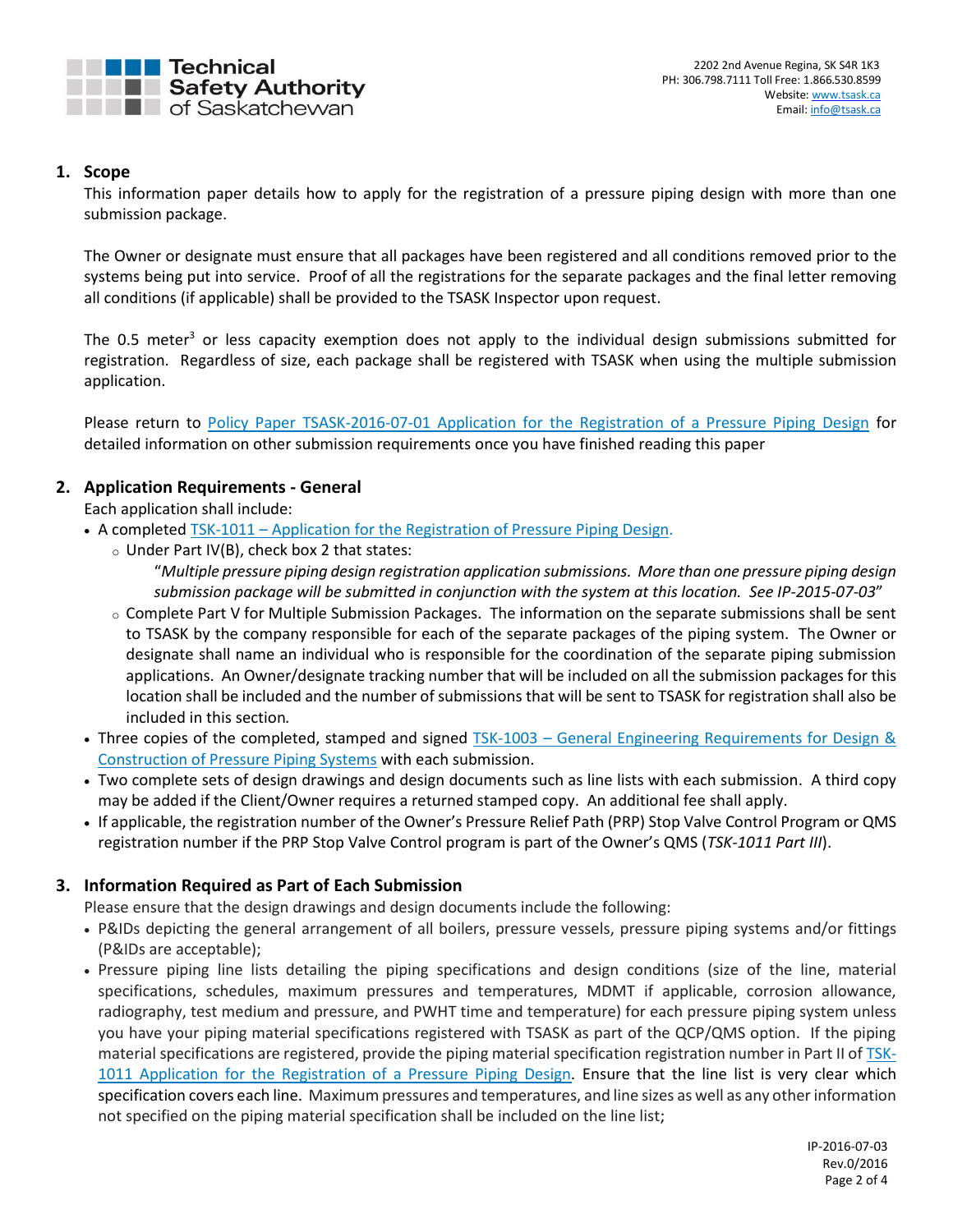

- A list of pressure relief devices (PRD) to be used in the pressure piping system including their capacities and set pressures (indicating the equipment each PRD is protecting is beneficial);
- A detailed description of the pressure test/leak test procedure (depending on Code of Construction) if different from the procedure within the QMS/QCP manuals;
- A signed letter from the owner of the pressure piping system acknowledging specific lines designated as **Category D** fluid service if applicable;
- Any other information that the TSASK Design Reviewer may require to ascertain that the design is suitable for registration;
- Design drawings and piping line lists **shall be** stamped, dated and signed by a Professional Engineer as defined in *The Engineering and Geoscience Professions Act* of Saskatchewan; and
- Complete and sufficiently detailed drawings so that Design Reviewers will not have to assume anything and the same drawings and specifications could be used to build the exact system and have it meet the code.
- Interconnecting points between the different packages must be clearly identified with the sizes of the header piping shown.

Refer t[o IP-2016-07-05 Pressure Piping Registration Submission Package Checklist](http://www.tsask.ca/public/pdf/2016%20Pressure%20Piping/IP-2016-07-05_-_Pressure_Piping_Registration_Submission_Package_Checklist.pdf)

## <span id="page-2-0"></span>**4. Fabrication of Pressure Piping Systems**

4.1. [TSK-1002 Construction Data Report for Pressure Piping Systems](http://www.tsask.ca/public/pdf/2016%20Pressure%20Piping/TSK-1002_-_Construction_Data_Report_for_Pressure_Piping_Systems.pdf)

<span id="page-2-1"></span>Refer to information paper [IP-2014-03-01 Guide for Completing Form TSK-1002 Construction Data](http://www.tsask.ca/public/pdf/2016%20Pressure%20Piping/IP-2014-03-01_-_Guide_for_Completing_Form_TSK-1002.pdf) Report for [Pressure Piping Systems](http://www.tsask.ca/public/pdf/2016%20Pressure%20Piping/IP-2014-03-01_-_Guide_for_Completing_Form_TSK-1002.pdf) for guidance on completing *TSK-1002*. Ensure you are using the most recent copy of IP-2014-03-001 by checking the footer which should have Rev.1/2016.

Fabricators shall ensure that pressure piping lines are clearly identified so that any inspector can easily match the lines on *TSK-1002* with the lines in the field. Additional information may be required to ensure the materials can be verified such as Mill Test Reports, Purchase Orders and/or delivery information.

Reference to the Owner's/designate number may be included in the Remarks section of Part III of TSK-1002 for ease of tracking for the Design Reviewer.

As per the QMS/QCP manual being followed, TSASK shall be notified prior to the commencement of fabrication. If the pressure piping system is to be fabricated for inventory, the fabricator shall inform the TSASK Inspector that there is no owner inspector.

### <span id="page-2-3"></span><span id="page-2-2"></span>4.2. Welding

*4.2.1. Fabrication inside Saskatchewan*

All welding shall be performed in accordance with ASME Section IX to a qualified welding procedure registered with TSASK in conjunction with a TSASK registered Quality Control Program (QCP) or Quality Management System (QMS). Refer to CSA B51-14 *Clause 4.5.1 & 4.5.2*.

### <span id="page-2-4"></span>*4.2.2. Fabrication outside of Saskatchewan but within Canada*

Fabricators shall follow the requirements of the jurisdiction of record and the owner's requirements. Refer to CSA B51-14 *Clause 4.5.1 & 4.5.2*.

### <span id="page-2-5"></span>*4.2.3. Fabrication outside of Canada*

Fabricators shall follow the guidance of CSA B51-14 *Clause 4.5.3* for fabrication outside of Canada.